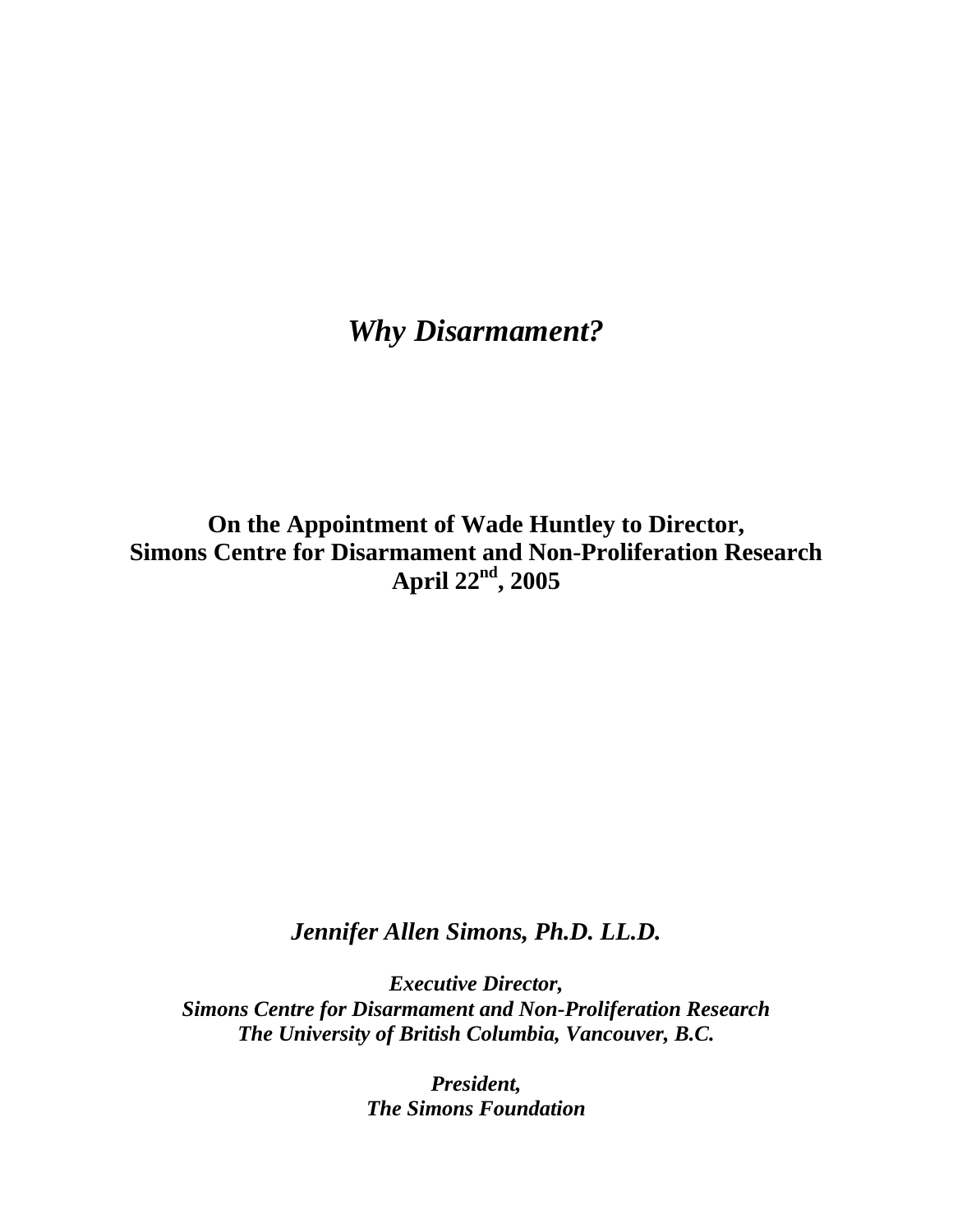My name is Jennifer Allen Simons. I am the Director of the Simons Centre for Disarmament and Non-Proliferation Research for the next half hour or so. Thank you for accepting the invitation to celebrate the appointment of Wade Huntley to the position of Director of the Simons Centre. Wade comes to us from the Hiroshima Peace Research Institute and prior to that the Nautilus Institute. He received his Ph.D. from the University of California, Berkeley. And in the 6 months Wade has been here he has demonstrated to us all, at the Liu Institute, his capabilities for the Centre Director position. Moreover, he has speedily adapted to the Canadian scene and is already consulting with the Department of Foreign Affairs on issues of space weaponization, North Korea and Nuclear Non-Proliferation Treaty.

We can be proud of the Simons Centre's accomplishments since it inception in 2002. We have a growing community of scholars in the Centre's UBC Student Policy Research Programme in Peace and Disarmament – with 18 scholarships awarded. We also initiated, and are partnering in a Doctoral and Masters Disarmament Scholarship programme with the Canadian Department of Foreign Affairs, We had a part in discouraging Canada from participating in the United States ballistic missile defence through several conferences and ongoing outreach activity. We initiated, with Project Ploughshares, and co-convened three conferences on Space Security, in Geneva, twice in partnership with the Canadian government and the U.N., and the third with the governments of China and Russia and the UN. We sponsored and hosted the third meeting of Swedish Weapons of Mass Destruction Commission.

Under Wade's stewardship I have expectations of continuing progress and further development of the Disarmament programme within the four cornerstones of the Simons Centre's mandate **education, research, advocacy and outreach.** 

 The Centre now has three Endowments, the Director's position, a Post-Doctoral Scholarship for Research in Weapons of Mass Destruction and their Delivery Systems, and the Simons Centre UBC Student Policy Disarmament Research programme . We are in the process of establishing an International Advisory Council which will meet on an annual basis. My responsibilities now will be co-development of the programme, with Wade, on an annual basis, and oversight. I will also be responsible for the International Advisory Council.

I have Lloyd Axworthy and Frieda Granot to thank for providing me with the opportunity to establish the former programmes of The Simons Foundation in the University setting. This not only grants longevity to the work I have been engaged in since 1985, but also **and primarily**, provides the opportunity to fill a lacuna in University studies: to re-introduce disarmament research and education into the University system from which it essentially disappeared about 15 years ago.

The government of Canada's position is that disarmament and non-proliferation goals are inextricably linked *[copies of the position Canada will take in the upcoming 2005 NPT Review Conference are available on the table].* Yet in Canadian Universities, disarmament gets short shrift. Seven universities offer courses in arms control and non-proliferation but there is no reference in the course descriptions to disarmament. While there are many courses and programmes on international security, peace-building and conflict resolution, there is essentially nothing in the area of disarmament. The education system, historically, endorses a militarized vision of the world, and perhaps, therefore**, cultivates** unquestioning acceptance of war and the war system.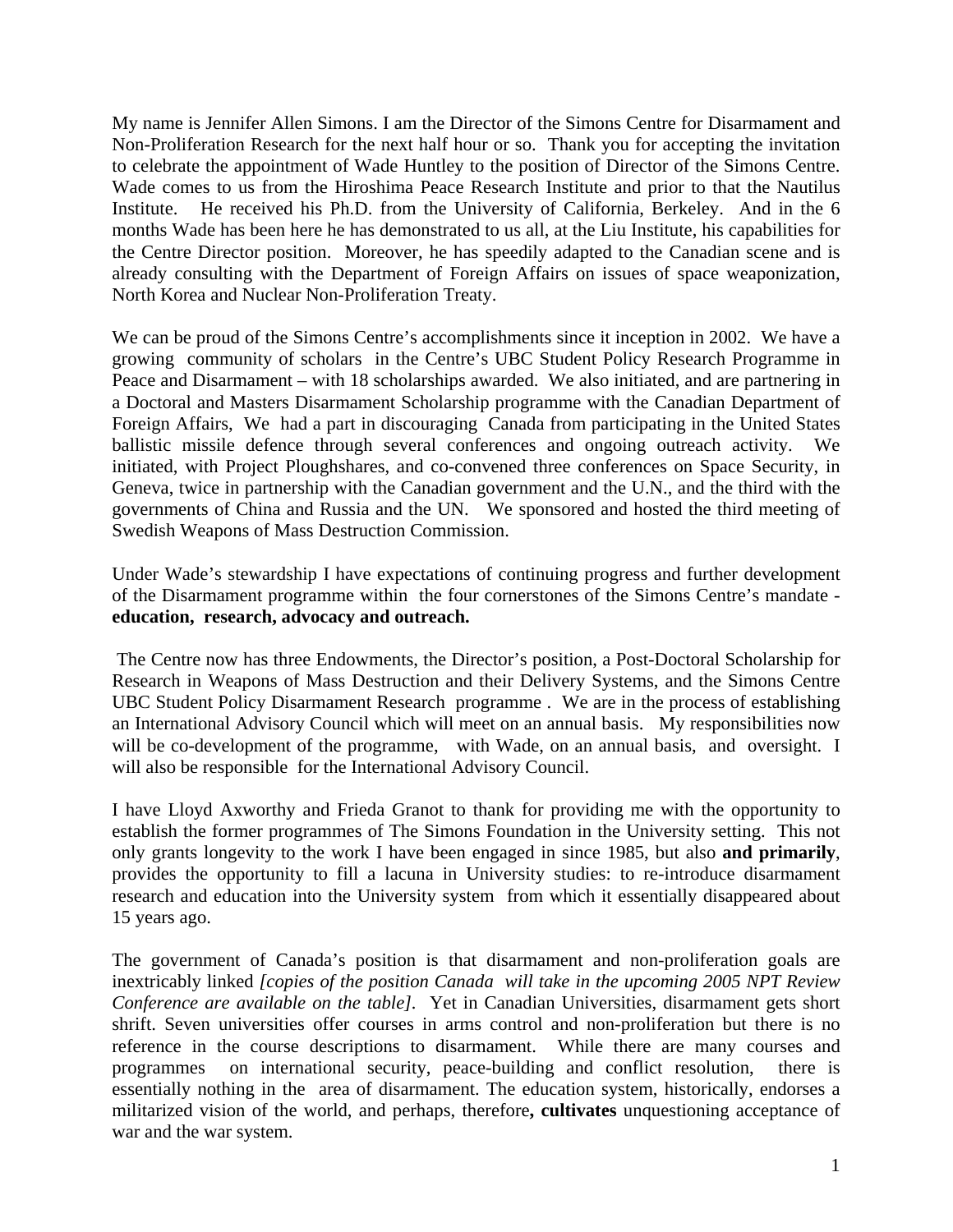The university's role is to be a leader in the development of critical consciousness, to be a catalyst in paradigm change. The university can respond to the need to develop educational resources which question the existing structures, norms and values; and to the need to encourage the development of critical capacities to challenge the structures of the war system, and also the need to focus on or - at the very least - give equal attention to, the necessity and reasons for disarmament, and further, disarmament in all its aspects, that is to say, the changed nature of war, prospects for morality , economic, social and sustainability issues.

Why disarmament? Because modern war is wholesale indiscriminant slaughter of innocent civilians. Because indiscriminant slaughter of non-combatants is illegal; Because it is morally destructive; Because the war industry is economically unsustainable and if we continue on this route, University of Sussex Astronomer, John Barrow warns us, our civilization may selfdestruct. This was echoed recently by Cambridge Astronomer and President of the Royal Society, Sir Martin Rees, who believes we only have a 50% chance of reaching the end of the  $21<sup>st</sup>$  century if we do not change our path.

We live in a warrior culture that, historically, has glorified war, despite the fact that the majority of the members of civil society are not interested in being warriors. Our historical milestones, are - for the most part - of accountings of war. Since the beginning of the nineteenth century, wars, the number of deaths – and deaths on a mass scale – has grown dramatically.

In the twentieth century alone, over 250 wars have been fought with approximately - and this is a conservative estimate - one hundred and ten million war-related deaths. As Ruth Sivard reminds us " more that the current total populations of France, Belgium, Netherlands … Denmark, Finland, Norway and Sweden." And since the end of the Second World War the wars "have become more frequent and deadly" - a situation likely to continue as populations expand, resources shrink or are destroyed. (Sivard, *World Military and Social Expenditures, "Overview)*"

War is increasingly focused on innocent civilian populations. In World War One, **of the over 20 million dead, 5%** were civilians. In World War Two, the **civilian death toll was 50%.** In the Vietnam War the civilian death toll **rose to 90%** and we have reason to believe that during the current Iraq war the civilian death toll is **higher than 90%.** The civilian death toll in both Iraq wars remains secret. War has become, and should thus be designated, a **crime against humanity.** 

It is true that most of these dead were killed by conventional weapons, though it strains credulity to accept carpet bombings of German cities, the firebombing of Tokyo and the use of napalm as conventional . It is true that the manufacture and sale of arms  $-$  both official and black  $-$  is booming. And that the industrialized powers, particularly the US are obstacles to controlling this trade. It is true that there are over 50 million Kalashnikov rifles in circulation, and those weapons like "Metal Storm", which shoots forty-thousand rounds a minute, are promoted to replace banned landmines which remain in use by some countries. And it is believed that depleted uranium weapons are responsible for the increase in cancers, unexplainable illnesses and birth defects in Bosnia, Kosovo, Afghanistan and Iraq. However, I intend to focus my comments on our relatively newly developed capacity for total destruction, and for the most part, on nuclear weapons.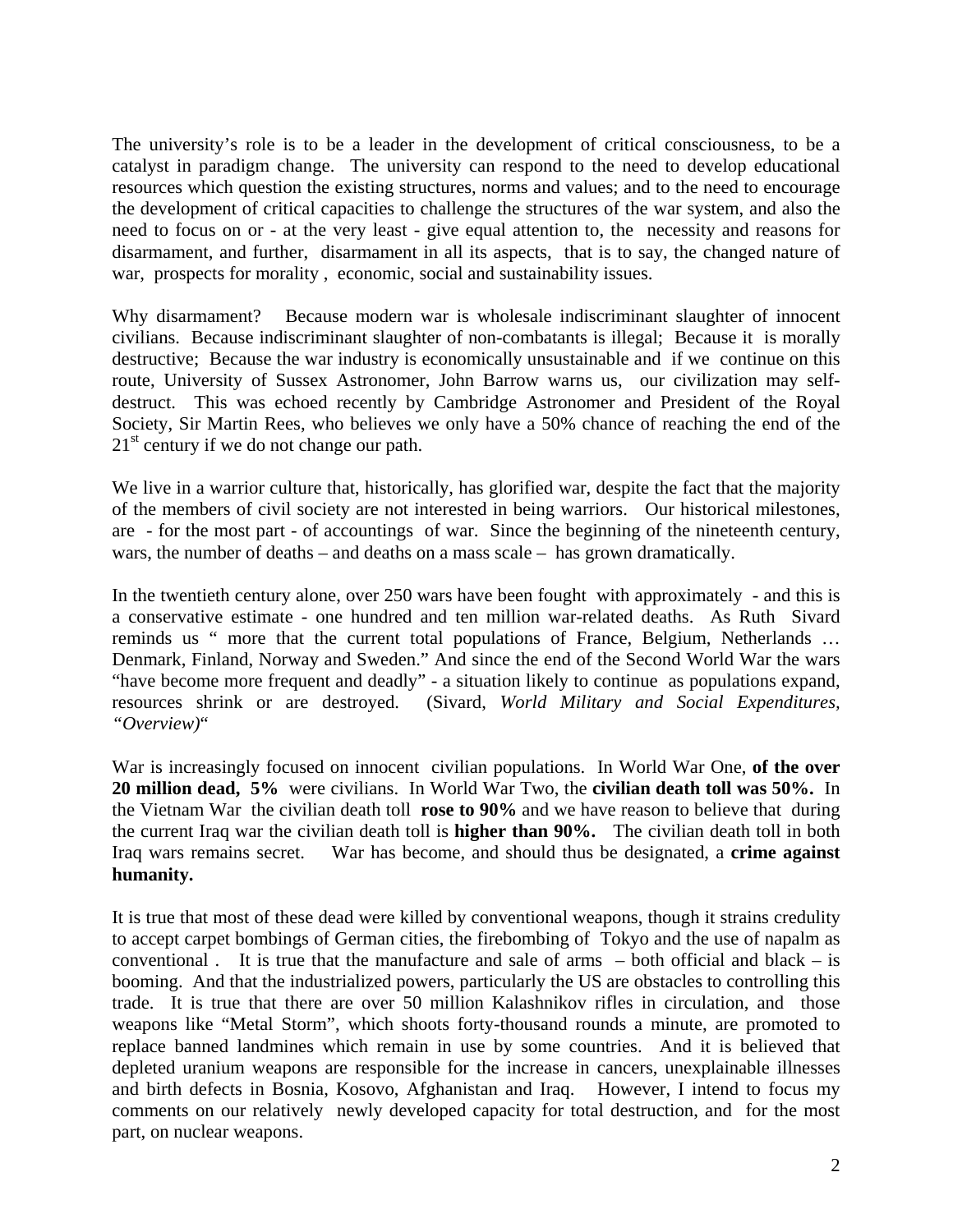Former Stanford Professor, Robert North, quoting Konrad **Lorenz**, makes the point that with technologic aids man has been transformed from a "basically harmless omnivorous creature lacking in natural weapons with which to kill his prey" to the largest-scale, most systematic and effective killer on the planet." ( Robert North, *The World that Could Be*,54-5).

I believe that neither violence, nor aggression, are **innate** in humans, but rather, are culturally driven. And because of scientific and technological developments and industrialization, it is morally easier for humans to kill. It is increasingly rare for the killer to face off with his opponent. The missile operator, in his nuclear missile silo in a Kansas cornfield, when obeying the order to fire the missile, is completely alienated from the slaughter of his hundreds of thousands of would-be victims. Even the arena for combat soldiers on the ground , is cleared by missiles, bombs or grenades.

Currently, - and more so in the future, if space is weaponized, wars are, and will be, conducted by isolated warriors pushing buttons to activate the guidance systems to send the loaded missiles to kill and destroy. The so-called "warrior" - no longer with drawn sword and face-to-face with his enemy - has become like some Marxist conception – alienated from the product, an instrument of the technological apparatus – a component in the industrialization of death by mass destruction **with consequential moral disintegration.** Adolph Eichmann – one such component part of the Nazi machine – was said to be sickened by the mass killings in the concentrations camps. However, his energies were entirely taken up with the staggering job of organizing and administering the transportation of 6 million Jews to the camp's gas chambers. His primary motivating force, according to Hannah Arendt, was his pride in obeying orders and doing his duty and "was troubled by no questions of conscience."(Eichmann in Jerusalem, 48- 9,131)

Robert McNamara told me that during Cuban missile crisis - the most dangerous period in American history - when he was U.S. Secretary of Defence, his group at the Pentagon, too, were unconnected with the human reality. In reflecting on his past, he realized that there was no conception of the consequences to the people of the United States. The Pentagon group were, in a sense, isolated in a capsule and as though involved in some strategic game .

General Lee Butler, former Commander of the U.S. Strategic Command tells the story of his responsibility for the "nuclear button." Butler says that when faced with the operations panel for cities in the Soviet Union, targeted by multiple warhead missiles designed to annihilate vast areas, he was absolutely horrified to realize he had the responsibility for ordering the deaths of millions of people . But he did not resign from his position!

The technological sophistication and killing power of weapons since the Second World War has reached the state where the weapons endanger the lives of everyone on this planet. The problem is that for each technological development another technology is designed to replace the last. When a military technology is perceived as a threat, another technological device is created to counter this threat. For example, the United States failure to prevent proliferation of nuclear weapons and missiles, results in the development of ballistic missile defence – a stepping stone to space weapons - as a counter, which then fuels an arms race by states who view the missile defence as both shield and sword. Consequently the weaponry is spiraling out of control at enormous potential human, social and economic cost.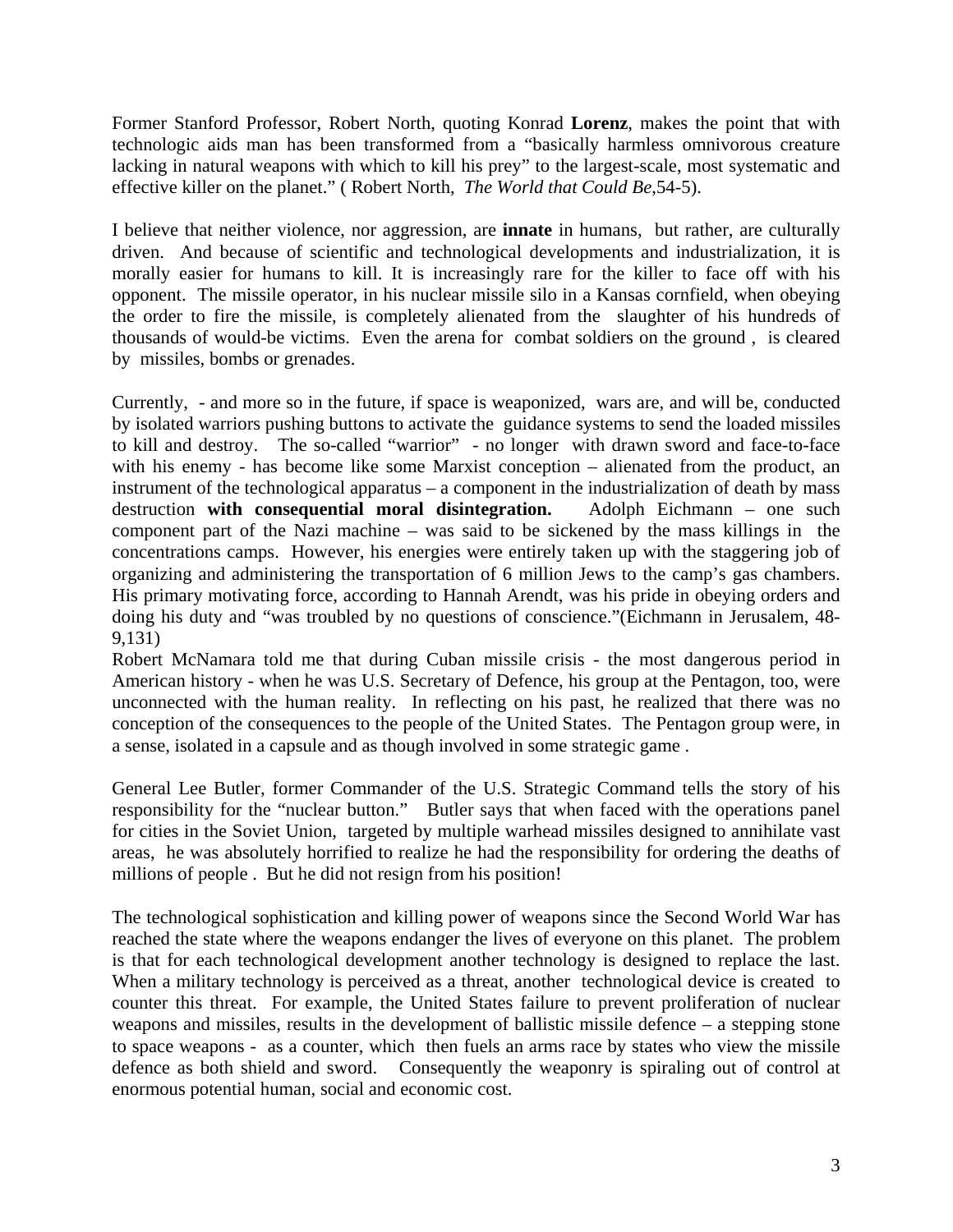When viewed from a social and economic standpoint, disarmament makes economic sense. The 1980 Brandt Commission Report states that more than "51% of spending in research is devoted to defence, atomic and space research." while less than 1% [of research funding was] devoted to … the needs of the developing world." There is no reason to believe that this ratio has changed for the better, because of the late 1970s nuclear arms race. And in the 1980s, the US Strategic Defense Initiative, or "Star Wars continuing in this era as Ballistic Missile Defense development and space weapons research. (Brandt Report ; *North-South: A Programme for Survival,* 197-8)

In the industrialized countries, annual expenditures for defense average over 500-billion dollars a year. Research, development and procurement represents about one-third of this figure. And in newly industrializing countries military spending is increasing. In the United States, the nuclear arsenal, alone, has cost in the neighbourhood of 7 trillion dollars. The average lifecycle cost for each nuclear weapon is around one hundred million dollars." (Greg Mello, Los Alamos Study Group, April 12.05).

The possession of nuclear weapons has not prevented war. Since the development of nuclear weapons and growth of nuclear arsenals, war has become more frequent and more cruel.

Yet Russian and the United States' nuclear weapons are still deployed and on launch-on-warning status, creating the danger of accidental launch or nuclear conflagration. Furthermore, North Korea, after legally obtaining nuclear technology as party to the Nuclear Non-Proliferation Treaty, has set a precedent by withdrawing from the Treaty. And with between sixty and seventy other countries with the technology and knowledge to produce nuclear weapons, the situation is far more dangerous than during the Cold War when the United States and the Soviet Union were engaged in maintaining strategic stability.

Nuclear weapons are weapons of terror – intended to invoke terror - and transform the traditional conception of war. Nuclear weapons are not weapons in a conventional sense where one side becomes the victor and the other the defeated. The balance of power during the Cold War was maintained through a form of state terrorism - the fear of mutually assured destruction. The acronym for mutually assured destruction – and certainly an appropriate one - is **MAD**  illuminating the fact that a nuclear war is both suicide and genocide.

Weapons of mass destruction in the hands of terrorists are currently acknowledged to be the greatest danger we face. The Bush Administration has been actively developing counter measures – some unilateral and dangerous to all - and others, like the Proliferation Security Initiative which allows interception of vessels in ports and on the high seas to search for weapons of mass destruction; and the United Nations Security Council Resolution 1540 which requires countries to develop and enforce domestic laws to prohibit individuals from acquisition, manufacture, possession, transfer of nuclear, chemical or biological weapons or their means of delivery. These measures for countering proliferation, though worthy, are directed at non-state actors and **are not disarmament measures nor moves for nuclear weapons states to fulfill their disarmament obligations to eliminate their arsenals and** this double standard is part of the problem.

Unfortunately, from the disarmament perspective, the power of the United Nations is vested in the victors of World War II - the five permanent members of the UN Security Council, the nuclear powers, with the largest military purses. Regrettably, they hold the world in nuclear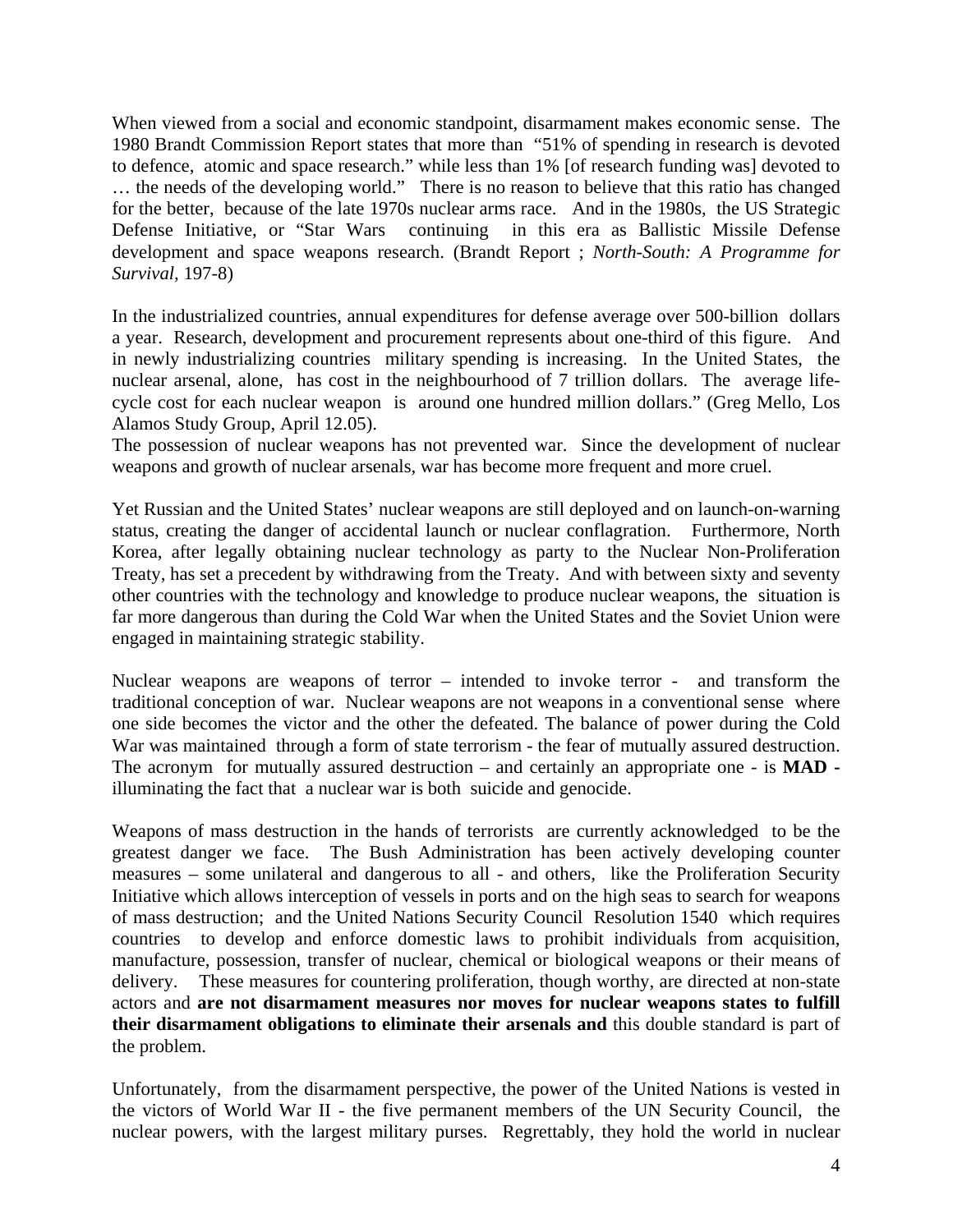hostage because they are unwilling to fulfill their disarmament commitments under the Nuclear Non-Proliferation Treaty. And, the United States, for one, is currently hindering progress in most areas of arms control and disarmament initiatives – nuclear weapons, biological weapons, Fissile Material Cut-off Treaty - all around the issue of verification and compliance which requires international inspection of facilities. The Bush Administration refuses to ratify the Comprehensive Test Ban Treaty and has cut funding. The powerful gun lobby has scuttled U.S. support for a small arms and light weapons convention. The United States also refuses to sign the landmine treaty because it still has use for landmines.

All weapons - small arms and light weapons, nuclear weapons and other weapons of mass destruction, in fact, continue to proliferate – both vertically and horizontally. Research and development of new weapons systems continues including – new strategic battlefield nuclear weapons and to space weapons.

Most – if not all – of the positive actions concerned with peace, freedom, justice and human dignity, have risen – like the phoenix - from the ashes of war, from abominable acts of carnage and destruction. International Humanitarian Law emerged from the 1899 Hague Appeal for Peace Conference, at the end of an appallingly war-torn century.

The League of Nations and Permanent International Court of Justice emerged from the bloodbath of World War One. The United Nations, the International Court of Justice and the Nuremburg Charter were the response to the carnage of World War Two.

Dismayingly, none of these worthy actions resulted in the end of war or the reduction or elimination of weapons – in the fact the reverse has occurred, with more than enough weaponry to incinerate us all.

Humanitarian Law is an **oxymoronic** concept. It does not pronounce war itself **inhumane**. Humanitarian Law is war law - rules for the conduct of war and treatment of prisoners merely imposing legal restraints on the warrior, on the methods of killing. In a world with the nuclear capacity for total destruction, the United States signed the Genocide Convention with a reservation that it did not apply to nuclear weapons though "genocide" is defined in the Oxford Dictionary as "deliberate extermination of a people or a nation". I find it ironic that under the Geneva Protocols – the modern rules of warfare - it is illegal to attack a nuclear power plant. Yet there is neither a law against using a nuclear weapon nor a ban on the missile that delivers the weapon. It is possible therefore that, while North Korea could not launch an attack on the nuclear power plant 20 miles up the Hudson River from New York, it could insist that the survival of its state is at risk, and legally launch a nuclear attack on New York.

The signatories of the League of Nations Covenant were obligated "not to resort to war." The signatories to the UN Charter were – to quote the Charter - "determined to save succeeding generations from the scourge of war" Moreover, the Nuremburg Charter became a precedent for the *ad hoc* The Hague and Arusha Tribunals, the Special Court for Sierra Leone and for the permanent International Criminal Court which were established to prosecute the perpetrators of genocide and crimes against humanity. But despairingly, no serious actions have been taken to **rid the world of the killing tools**. In fact, France ratified the International Criminal Court Convention with an "Interpretative Declaration" which stated that "the provisions of article 8…